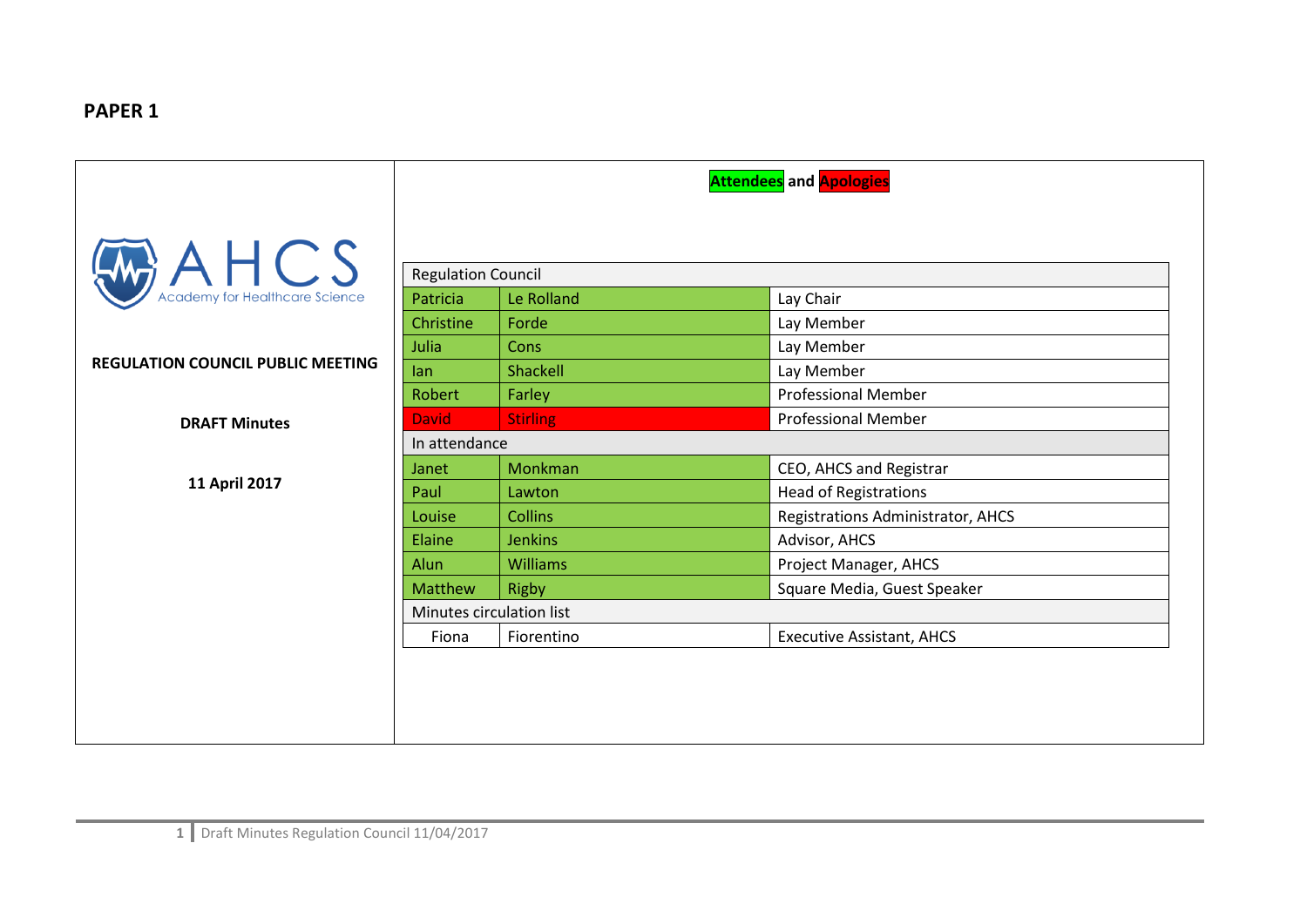## **Key Discussion Points and Actions**

| No.            | Subject                                                                    | <b>Minutes/Action</b>                                                                                                                                                                                                                                                                                                                                                                                                                                                                                                                                                                                                                                                                                                                                                                                                                                                                                                                                                                                                                                                                                                                                                                                                                                                                                                                                | Owner | <b>Action / Due</b> |
|----------------|----------------------------------------------------------------------------|------------------------------------------------------------------------------------------------------------------------------------------------------------------------------------------------------------------------------------------------------------------------------------------------------------------------------------------------------------------------------------------------------------------------------------------------------------------------------------------------------------------------------------------------------------------------------------------------------------------------------------------------------------------------------------------------------------------------------------------------------------------------------------------------------------------------------------------------------------------------------------------------------------------------------------------------------------------------------------------------------------------------------------------------------------------------------------------------------------------------------------------------------------------------------------------------------------------------------------------------------------------------------------------------------------------------------------------------------|-------|---------------------|
| $\mathbf{1}$   | <b>Welcome and Apologies</b>                                               | One apology was received in advance of the meeting. The Council was declared quorate.<br>The Chair welcomed Alun Williams, Elaine Jenkins, Paul Lawton, who has recently been<br>appointed by the Academy as the Interim Head of Registration, and Matthew Rigby from<br>Square Media.                                                                                                                                                                                                                                                                                                                                                                                                                                                                                                                                                                                                                                                                                                                                                                                                                                                                                                                                                                                                                                                               |       |                     |
| $\overline{2}$ | Declarations of Interest                                                   | None were declared.                                                                                                                                                                                                                                                                                                                                                                                                                                                                                                                                                                                                                                                                                                                                                                                                                                                                                                                                                                                                                                                                                                                                                                                                                                                                                                                                  |       |                     |
| 3              | The Regulation Council's<br>Communication and<br>Marketing Plan - progress | Square Media circulated hard copy documents for discussion as follows:<br>1. Digital presence on the AHCS website<br>2. AHCS marketing plan/Square Media deliverables<br>There were a number of key points and discussions whilst reviewing these documents:<br>It was noted that in terms of digital presence the number of visitors to the<br>Academy webpage was high in comparison to those joining the register.<br>Organisations would normally focus on encouraging digital presence to their<br>website however it had been identified that the Academy would possibly benefit<br>more by encouraging visitors to apply for registration.<br>There was some discussion around how new applications could be encouraged<br>e.g. making the process for on-line applications more simplistic, the language on<br>the website could be more targeted, with easier to read information summarising<br>the benefits for healthcare specialists in joining the register.<br>Promoting why visitors to the website should read published articles, encouraging<br>them to share information with their colleagues.<br>Improving marketing collateral, i.e. anything that is produced by marketing e.g.<br>presentations and publications, making better use of on-line videos.<br>Targeting the public rather than solely healthcare professionals. |       |                     |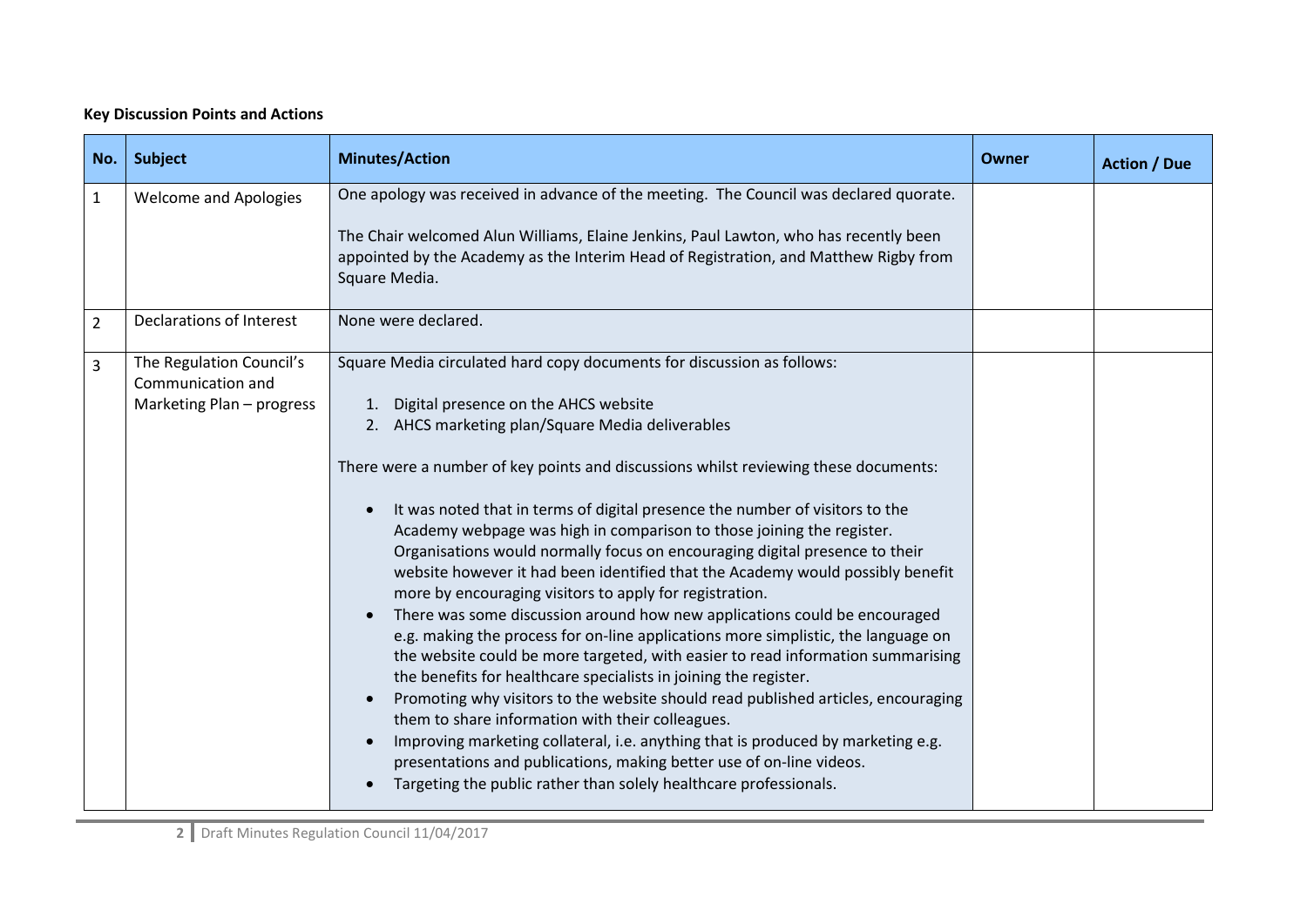|                |                                                                              | All were in agreement that the language on the website needs to be simplified to<br>make it more accessible; the general feedback from Council was that 'the<br>information is presented like a technical document and is not easy to read.'<br>It was suggested that the website could be segmented into web pages targeting<br>$\bullet$<br>different audiences e.g.' I am the public', 'I am a registrant', 'I am a healthcare<br>professional'.<br>There was some discussion on the importance of increasing followers on Twitter.<br>$\bullet$<br>Digital data had identified the best performing tweets, some examples were<br>discussed. It was suggested that it would be beneficial for Square Media to have<br>a list of marketing events to enable them to target tweets for calendar events.<br>The Registrar thanked Square Media for attending the Regulation Council meeting and<br>advised Council that the marketing and communications plan for 2017/2018 would be<br>drafted shortly and circulated. The plan would include clearly defined deliverables for<br>both the Regulation Council and Square Media. |                            |            |
|----------------|------------------------------------------------------------------------------|----------------------------------------------------------------------------------------------------------------------------------------------------------------------------------------------------------------------------------------------------------------------------------------------------------------------------------------------------------------------------------------------------------------------------------------------------------------------------------------------------------------------------------------------------------------------------------------------------------------------------------------------------------------------------------------------------------------------------------------------------------------------------------------------------------------------------------------------------------------------------------------------------------------------------------------------------------------------------------------------------------------------------------------------------------------------------------------------------------------------------------|----------------------------|------------|
|                |                                                                              | Action: Circulate the draft 2017/2018 Regulation Council's Communication and<br><b>Marketing Plan.</b>                                                                                                                                                                                                                                                                                                                                                                                                                                                                                                                                                                                                                                                                                                                                                                                                                                                                                                                                                                                                                           | Registrar/<br>Square Media | May 2017   |
|                |                                                                              | Action: Provide Square Media a list of calendar events to ensure full use of Twitter is<br>achieved.                                                                                                                                                                                                                                                                                                                                                                                                                                                                                                                                                                                                                                                                                                                                                                                                                                                                                                                                                                                                                             | <b>Exec Assistant</b>      | May 2017   |
| $\overline{4}$ | a) Minutes of the<br>meeting of 17th<br>January 2017<br>b) Action Log of the | The Chair asked whether the minutes were a true reflection of January's meeting. All<br>agreed that the minutes were a true reflection. No changes were recorded.<br>The action log was discussed and the following items discussed:                                                                                                                                                                                                                                                                                                                                                                                                                                                                                                                                                                                                                                                                                                                                                                                                                                                                                             |                            |            |
|                | meeting of 17th<br>January 2017                                              | Action: The action log would be reviewed, updated and revised prior to the next<br>Regulation Council meeting. Actions completed would be removed.                                                                                                                                                                                                                                                                                                                                                                                                                                                                                                                                                                                                                                                                                                                                                                                                                                                                                                                                                                               | Registrar                  | May 2017   |
|                |                                                                              | Action: The new draft job specification comments should be sent to the Interim Head of<br>Registration.                                                                                                                                                                                                                                                                                                                                                                                                                                                                                                                                                                                                                                                                                                                                                                                                                                                                                                                                                                                                                          | All                        |            |
|                |                                                                              | Action: The Head of Quality Assurance had sent a letter to the Glasgow Caledonian                                                                                                                                                                                                                                                                                                                                                                                                                                                                                                                                                                                                                                                                                                                                                                                                                                                                                                                                                                                                                                                | Registrar/                 | April 2017 |

**3** Draft Minutes Regulation Council 11/04/2017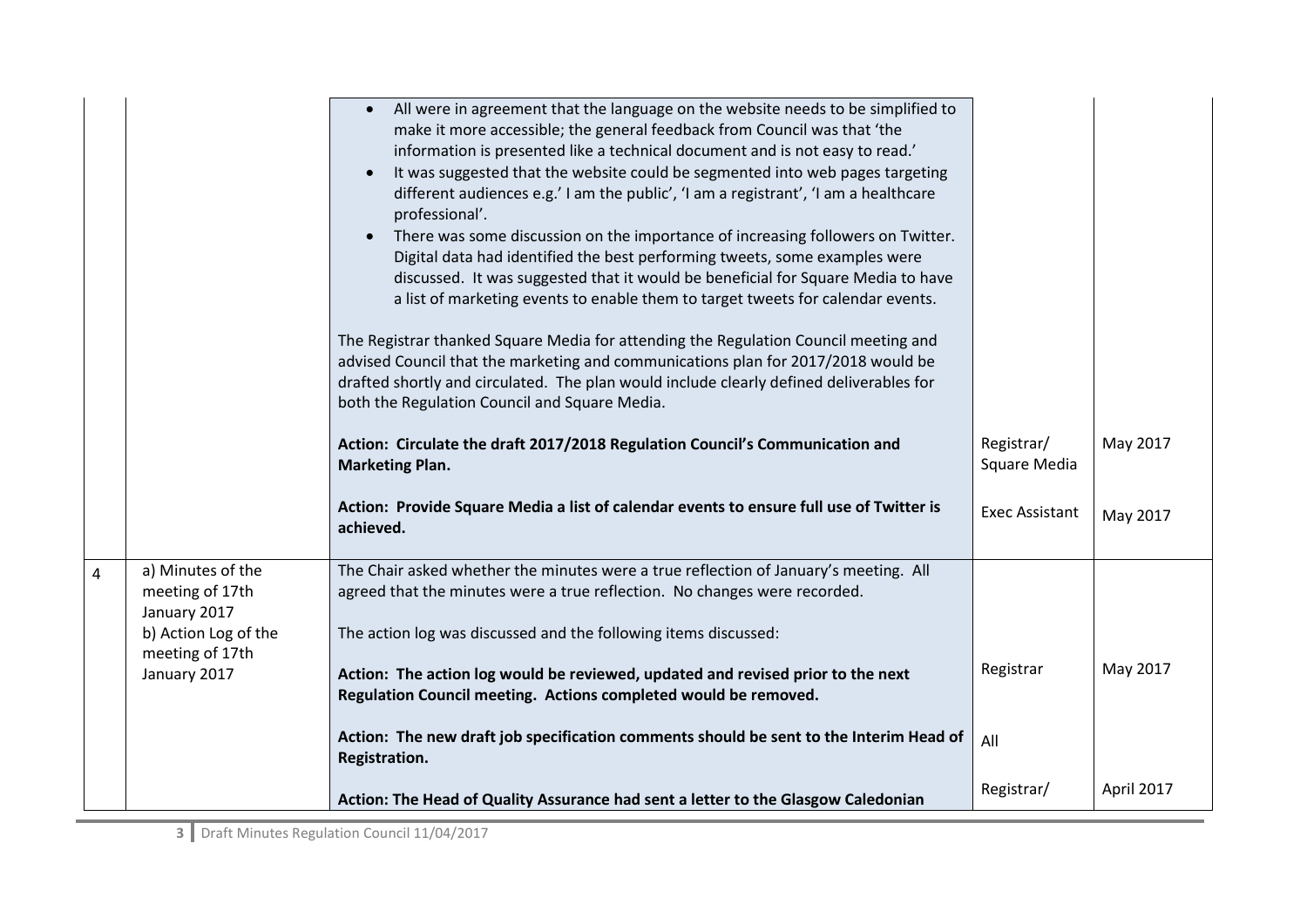|   | c) Matters arising not<br>on the agenda Policies<br>and procedures<br>update | University informing them that a course had been accredited following due process, as<br>meeting the PTP standards. The Chair raised concerns that the letter provided was not<br>clear, nor was there clear advice for institutions on the website. The Registrar informed<br>that it would be beneficial for a meeting to be organised with the Head of quality<br>Assurance to obtain clarity around the arrangements, ensuring that governance is<br>covered.<br>The Chair confirmed that the policies and procedures update was received during the<br>Private Meeting.                                                                                                                                                                                                                                                                                                                                                                                                                                                                                                                                                                              | Head of QA/<br>Regulation<br>Chair |           |
|---|------------------------------------------------------------------------------|-----------------------------------------------------------------------------------------------------------------------------------------------------------------------------------------------------------------------------------------------------------------------------------------------------------------------------------------------------------------------------------------------------------------------------------------------------------------------------------------------------------------------------------------------------------------------------------------------------------------------------------------------------------------------------------------------------------------------------------------------------------------------------------------------------------------------------------------------------------------------------------------------------------------------------------------------------------------------------------------------------------------------------------------------------------------------------------------------------------------------------------------------------------|------------------------------------|-----------|
| 5 | Membership of the<br>Council                                                 | The Registrar informed Council that there was one vacancy pending due to a Council<br>Member stepping down during the past six months.<br>In view of the Medical Illustrators transferring to the register the Registrar asked Council<br>whether it would be beneficial to have the ex CAMIP registrar join as a Council Member.<br>It was felt that this could bring valuable knowledge and transferable skills to the Council.<br>All agreed that it would be positive to appoint the ex CAMIP Registrar particularly as such<br>a large number of registrants had transferred across.<br>Transition of the structure would be during July and the new structure will be announced<br>at the next Regulation Council meeting, and Council members will be made aware of the<br>implications.<br>It was agreed that the Chair would speak to Regulation Council members on a one to one<br>basis and receive further feedback once they had time to reflect on the recruitment<br>proposal.<br>Action: The Registrar to write to the previous CAMIP Registrar who is currently a<br>Medical Illustrator registrant, offering membership to the Council. | Registrar                          | Completed |
|   |                                                                              | Action: Should a CAMIP registrant be interested in joining the Regulation Council, the<br>candidate's CV would be circulated to Regulation Council for review.                                                                                                                                                                                                                                                                                                                                                                                                                                                                                                                                                                                                                                                                                                                                                                                                                                                                                                                                                                                            | Registrations<br>Admin             |           |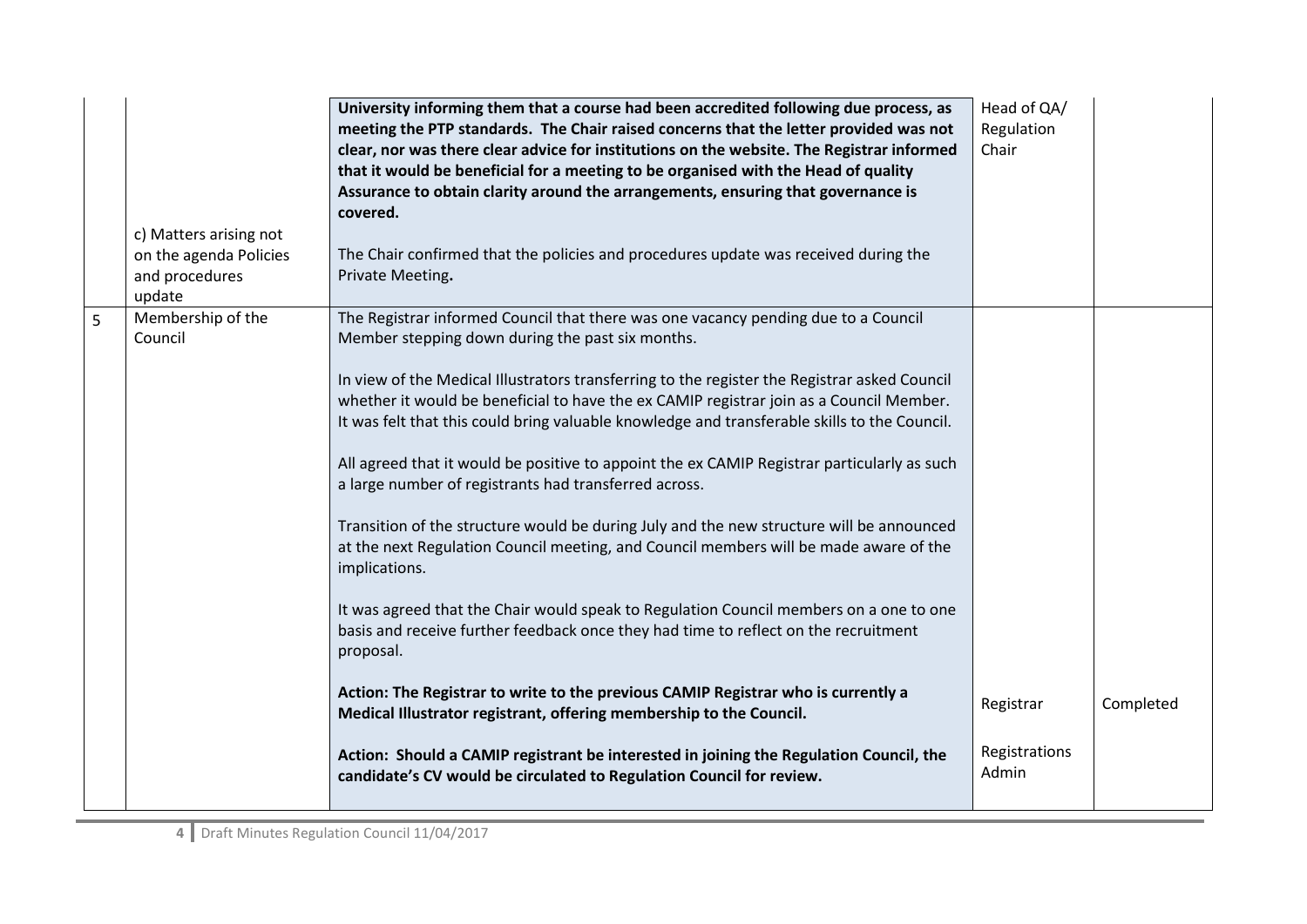|                |                    | Action: The Chair to discuss individually with members the new structure and<br>recruitment plans.                                                                                                                                                                                                                                                                                                                                                                                                                                                                                                                                                                                                                                                                                                                                                | Chair | Mid June |
|----------------|--------------------|---------------------------------------------------------------------------------------------------------------------------------------------------------------------------------------------------------------------------------------------------------------------------------------------------------------------------------------------------------------------------------------------------------------------------------------------------------------------------------------------------------------------------------------------------------------------------------------------------------------------------------------------------------------------------------------------------------------------------------------------------------------------------------------------------------------------------------------------------|-------|----------|
| 6              | Academy Update     | The CEO briefed Regulation Council members as follows:<br>The Interim Head of Registration has joined the Academy team this week and would<br>provide valuable support to the new pending structure.<br>The Chair asked that it was formally noted that the Regulation Council were pleased that<br>the Academy had appointed a new Interim Head of Registration to support the Registrar.<br>This demonstrated that the Academy had taken a practical response to future expansion.<br>The CEO advised that the Academy was keen to improve their processes. To help achieve<br>this they have trialled some focussed telephone conference calls with Practitioner<br>Registrants. There had been some good dialogue and the Academy would be building on<br>this by organising more focussed discussions to improve their system and processes. |       |          |
| $\overline{7}$ | Registrar's report | The Registrar provided an update as follows:<br>The Medical Illustrators have successfully transferred to the Academy's Register on<br>31 <sup>st</sup> March 2017; all registrants have been written to informing them of the transfer and<br>encouraging them to access their on-line accounts.<br>The Practitioner Register's CPD audit (Continuing Professional Development) is still in<br>progress. An update was provided as follows:<br>3% sample audit carried out across specialisms<br>Three are pending CPD assessments<br>A small percentage of registrants have been asked to provide further information<br>to support their CPD submission<br>One registrant has not yet submitted their CPD<br>It was agreed that the Registrar would provide some guidance on how to proceed with                                               |       |          |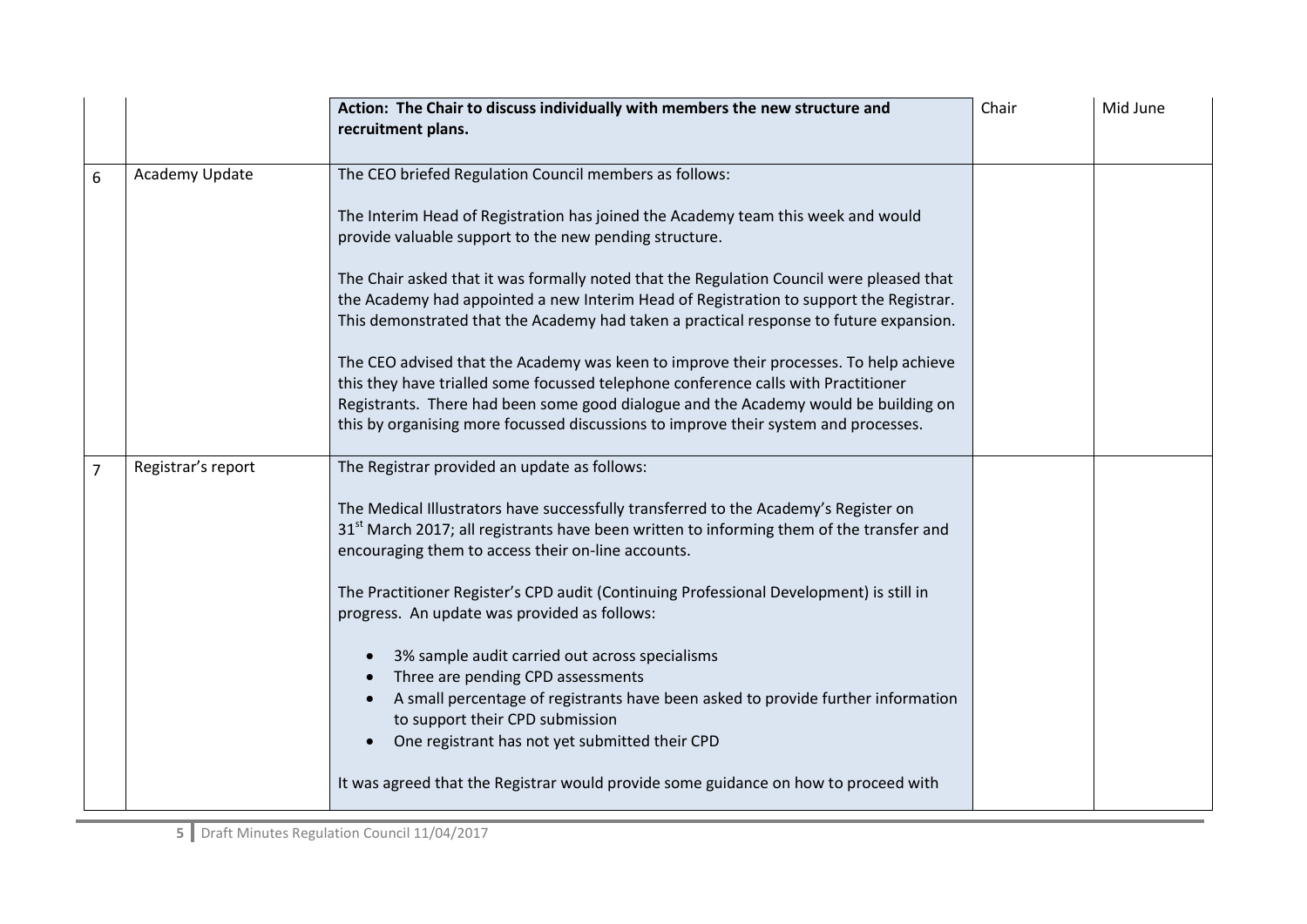|   |                                     | the Registrant that had not submitted their CPD.                                                                                                                                                                                                                                                          |           |           |
|---|-------------------------------------|-----------------------------------------------------------------------------------------------------------------------------------------------------------------------------------------------------------------------------------------------------------------------------------------------------------|-----------|-----------|
|   |                                     | The final result of the CPD results would be discussed at the next meeting.                                                                                                                                                                                                                               |           |           |
|   |                                     | The Chair suggested that future CPD timelines would need further consideration<br>particularly as the Register grows, ideally focused on spring and autumn submission<br>periods.                                                                                                                         |           |           |
|   |                                     | The Registrar updated the Council on HSS Equivalence applications and the number of<br>HSS Registrants joining the register. The Council requested that in future a breakdown of<br>HSSR registrant's specialisms and geographic location should be included as high level<br>numbers was not sufficient. |           |           |
|   |                                     | Action: include specialisms and geographic location for HSS registrants.                                                                                                                                                                                                                                  | Registrar | June 2017 |
|   |                                     | Action: The Registrar to provide guidance on how to proceed with the Registrant that<br>has not submitted their CPD.                                                                                                                                                                                      | Registrar | June 2017 |
|   |                                     | Action: The final results of the CPD would be discussed at the next meeting.                                                                                                                                                                                                                              | Registrar | June 2017 |
|   |                                     | The Academy has had discussions with the Royal College of Pathology's President, the<br>Chief Scientific Officer of England and the HCPC Chief Executive Officer, briefing them fully<br>on both the HSS Equivalence and Register processes and pricing structure.                                        |           |           |
|   |                                     | The Registrar has been working with Anatomical Pathology Technicians (AAPTs) to try to<br>make the process easier to join the Practitioner Register. There have been a number of<br>individuals finding it difficult to apply. The Council will be informed of any progress.                              |           |           |
|   |                                     | Action: Update Council on the AAPT application process.                                                                                                                                                                                                                                                   | Registrar | June 2017 |
| 8 | Annual Plan (2016/2017)<br>progress | A summary was provided on progress of the objectives, the document will be circulated<br>with some suggestions on how these can feed into the 2017/2018 Annual Plan, which will<br>clearly define what is required, including timelines.                                                                  | All       |           |
|   |                                     |                                                                                                                                                                                                                                                                                                           |           |           |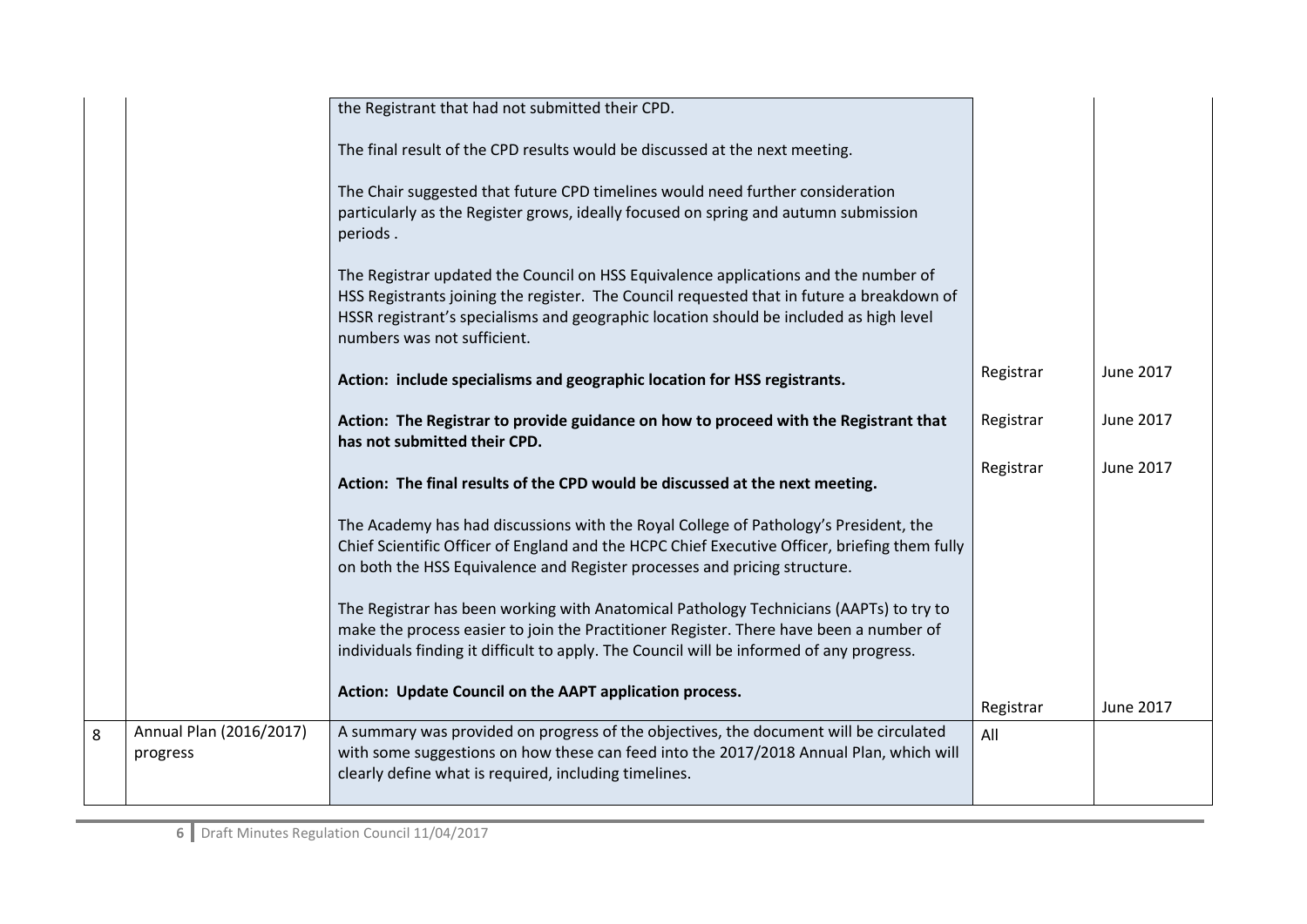|                                                                                   | There was a request from Council to include further context within the document to help<br>explain the plan and its purpose, the same could also be included in the Communication<br>and Marketing Plan.                                                                                                                                                                                                                                                                                                                                                                                                                                                                                                                                                                                                                                                                                 | Registrar          |            |
|-----------------------------------------------------------------------------------|------------------------------------------------------------------------------------------------------------------------------------------------------------------------------------------------------------------------------------------------------------------------------------------------------------------------------------------------------------------------------------------------------------------------------------------------------------------------------------------------------------------------------------------------------------------------------------------------------------------------------------------------------------------------------------------------------------------------------------------------------------------------------------------------------------------------------------------------------------------------------------------|--------------------|------------|
| <b>Draft Annual Report</b><br>(2016/2017) review                                  | The Registrar asked the Council for their comments as follows:<br>The report should be explicit on what, by when and how<br>Incorporate the new structure into the plan e.g. the Regulation Board<br>There should be inclusion of digital marketing<br>It was suggested that it would be useful to include numbers of the healthcare<br>science society to provide context to the plan<br>It was suggested that there needs to be more reference to protection of patients,<br>a couple of scenarios could be added to the document. There could also be an<br>Academy for Healthcare Regulation Council 'keeping patients safe' strap line<br>Abbreviations should be removed from the document.<br>It was requested that feedback should be provided to the Registrar by end of May.<br>Regulation Council member (Julia Cons) agreed that she would proof read the final<br>document. | Council<br>members | End of May |
| Follow-up from the joint<br><b>AHCS Regulation Council</b><br>and ETPSC workshop) | The PSA were positive about the document produced following the AHCS Regulation<br>Council and ETPSC workshop which stress tested fitness to practise.<br>There are actions still pending. To help progress actions quickly a proposal was made to<br>utilise the Quality Assurance Team to produce and deliver changes from the workshop. A<br>full report on progress will be circulated prior to the next Council meeting, including<br>specific guidance and templates where required.<br>It was agreed that a future workshop could be beneficial.<br>Action: The Quality Assurance team progress pending actions and provide specific<br>written guidance and templates where required.                                                                                                                                                                                            | Head of            | June 2017  |
|                                                                                   |                                                                                                                                                                                                                                                                                                                                                                                                                                                                                                                                                                                                                                                                                                                                                                                                                                                                                          |                    | Quality    |